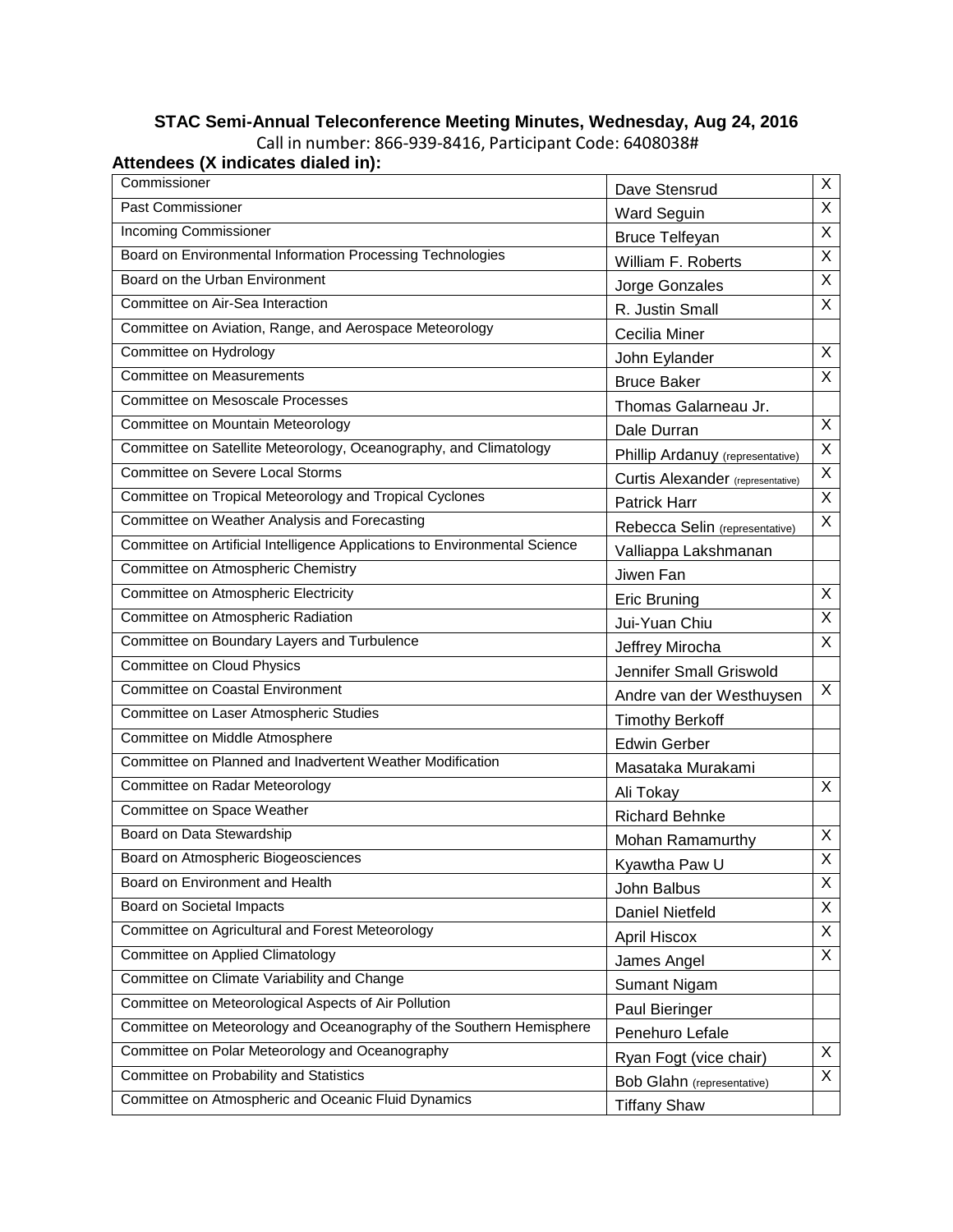#### **Welcome:**

Dave Stensrud welcome all STAC Chairs and representatives. He noted that having this mid-year teleconference was an idea that was proposed at the STAC Annual Meeting in New Orleans this past January. Twenty-three of the thirty-six Boards and Committees were represented on this call, an excellent participation rate given the time of the year and time zone differences.

## **Membership renewals:**

- Dave reviewed the process for new memberships and renewals for existing members (a short CV and **[membership](https://www.ametsoc.org/stac/index.cfm/chair-member-information/membership/stac-membership-nomination-form2/) nomination form** for each new member and just a note to the Commissioner for second terms for existing members). Simply send this information to your B/C's STAC Commissioner ideally before December 1<sup>st</sup>. Really, new memberships can be done year round, but since terms expire in January, from now through October 15<sup>th</sup> is a logical time of the year to seek out new members and renew terms for eligible members.
- Take serious look at membership diversity, plan ahead for leadership changes

 Student board/committee members are required by AMS and you can have more than one student. Currently, there is at least one board that does not have a student.

#### **AMS Award nominations:**

- Dave reviewed the May 1<sup>st</sup> deadline for submission of AMS annual awards and Fellows nominations. He strongly encouraged B/Cs to elicit nominations as some awards have only one nominee in many years and a few awards fail to attract any nominations. He cautioned that gathering and submitting nominations is a lengthy process so don't wait until a week before May 1<sup>st</sup>!
	- o Be aware of and avoid **[conflicts of interest](https://www.ametsoc.org/ams/index.cfm/about-ams/ams-awards-honors/information-for-award-committee-members/policy-guidelines-and-procedures-for-society-and-commission-awards/)** (Section G) when award submissions involve those who might be close to the judging process
- AMS-level awards from STAC B/Cs are not currently approved or encouraged by the AMS. Dave will discuss this with the Council at the September meeting in Boston, but do not expect a major change in this position.
	- o There are **[STAC-level awards](https://www.ametsoc.org/stac/index.cfm/chair-member-information/awards/stac-board-and-committee-awards/)** that each B/C can present to a member annually.
	- o Also, there are **[student awards](https://www.ametsoc.org/stac/index.cfm/chair-member-information/awards/guidelines-for-board-committee-student-awards/)** that B/Cs can present for conference oral and poster presentations. These are separate from and not to be confused with AMS-level **[Student Travel Grants](https://www.ametsoc.org/ams/index.cfm/information-for/students/ams-student-travel-grants/)**.
- Named sessions and named lectures are recognitions that B/Cs can pursue. Check **[here](https://www.ametsoc.org/ams/index.cfm/about-ams/ams-awards-fellows-and-honorary-members/)** for information on how to pursue these options.

# **Annual STAC Board/Committee Chair meeting**

- AMS Annual Meeting week Sunday 22 January 2017, 11 am 3 pm, Seattle, WA
- If you cannot attend, then please arrange for someone from your committee to represent you. All 36 boards and committees need to have a presence!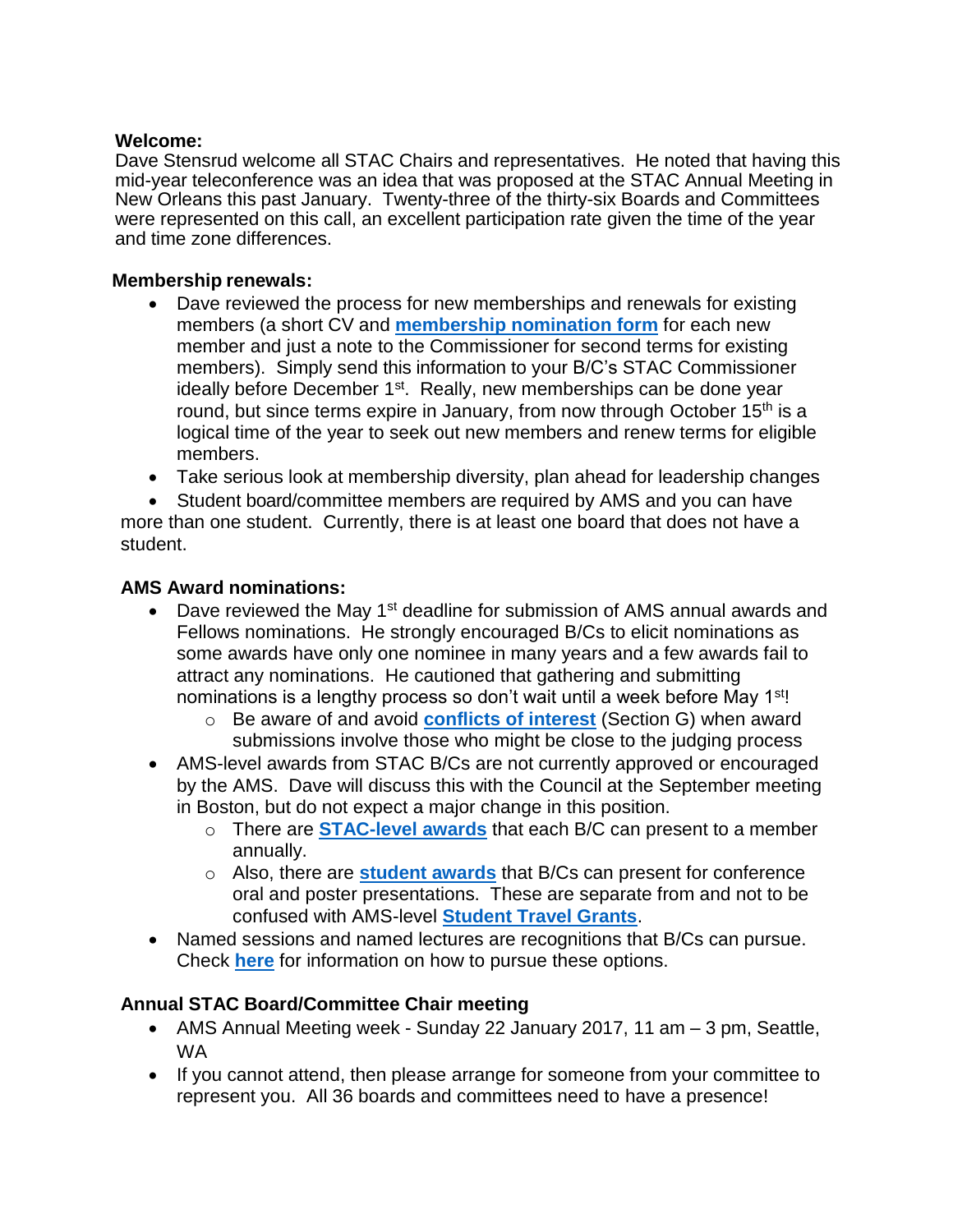- Consider holding a committee meeting at the AMS Annual if enough people will be in attendance even if you do not have a conference ongoing
- New B/C Chairs and those interested in being a conference program chair should plain to attend Claudia Gorski's training session just before the STAC Annual Meeting, 10 am, 22 January 2017

## **Best practices [document](https://www.ametsoc.org/stac/index.cfm/chair-member-information/stac-board-committee-best-practices1/) updated frequently—check it out!**

- Build your science community
- Recognize student excellence
- Consider having a Vice Chair
	- o The Vice Chair role is discussed in paragraph 7 of the Best Practices. At the STAC Annual Meeting in 2015 (Phoenix), we decided to have this as an optional position for B/Cs. Recent events have driven home the desirability of at least having a designated back-up to the chair in case of an extended absence (research abroad, illness, or other unforeseen events).

 Additional discussion took place on the suggested process for selecting a new Chair when the incumbent's tenure is coming to an end.

- o Some B/Cs leave it to the outgoing chair to designate the successor. However, it is likely preferable to have the entire B/C involved in the decision.
- $\circ$  Commissioners will begin a process of having a discussion with all potential new B/C chairs. The idea is to make sure they understand what is expected of them and make sure they really have time to devote to the job.

• The document was just updated (paragraph 9) to note that each commissioner is assigned as the primary point of contact for twelve B/Cs. You can contact your designated commissioner for questions ranging from AMS Awards, new B/C members, conference issues, named sessions/symposia, and any other of a multitude of issues for which you feel you need guidance. Of course, if you desire, you can always contact the Current Commissioner as the prime expert.

# **Open discussion**

How do we best serve our science community at our meetings? (**bold text** indicates that these issues will be explored with AMS and we will report back to STAC chairs)

- Several ideas were brought forward:
	- o Encourage sessions during conferences that are primarily student presentations. (Phil Ardanuy)
	- o Try to have joint conferences, perhaps with international groups (Phil)
	- o **Have AMS create an e-mail list for each B/C to reach its members more easily** (Ali Tokay)
	- o Use of social media for B/C outreach
	- o Add social events to conferences when appropriate (mixers, networking sessions, etc)